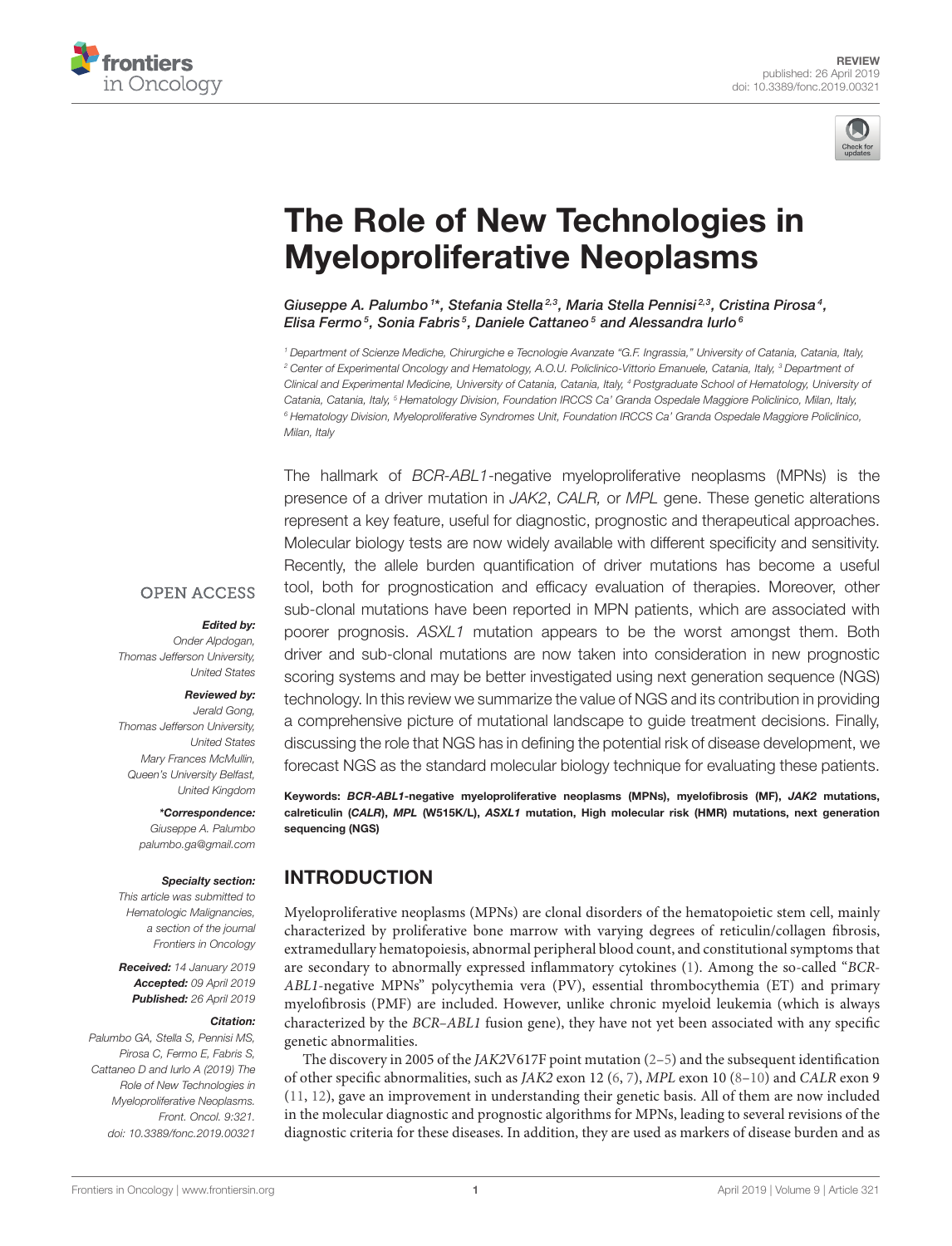a measure of assessing response to various therapeutic interventions that can target the mutant clone.

The MPN driver mutations are often mutually exclusive and, after the detection of the common JAK2V617F mutation, generally no further testing is performed. Nevertheless, in recent years, several reports have suggested that driver mutationsindeed do rarely coexist [\(13](#page-6-9)[–16\)](#page-6-10), but additional studies are needed to clarify the clinical implications of double-mutated cases.

Importantly, additional sub-clonal driver and non-driver mutations in genes such as ASXL1, SRSF2, EZH2, IDH1, and IDH2, among others, have been identified as being associated with disease progression [\(17,](#page-6-11) [18\)](#page-6-12). A wide choice of techniques is currently available for the detection of MPN mutations, and a continuous evolution of molecular diagnostic applications and platforms is now ongoing.

## JAK2

JAK2 is a non-receptor tyrosine kinase, which, upon ligand binding to specific cytokine receptors, is phosphorylated and activated, leading to regulation of gene expression involved in cell proliferation and survival. The JAK2V617F mutation is a G to T somatic mutation at nucleotide 1849 in exon 14, resulting in the substitution of valine to phenylalanine at codon 617, which triggers constitutive activation of downstream signaling and uncontrolled cell growth (**[Figure 1A](#page-2-0)**).

V617F mutation in exon 14 of JAK2 gene is present in the majority of patients with PV (more than 95%) and in 60% of those with ET or PMF [\(2–](#page-6-1)[5\)](#page-6-2). Rare insertions and deletions in exon 12 have been described in 2 to 3% of patients with PV [\(6,](#page-6-3) [7\)](#page-6-4) (**[Figure 1A](#page-2-0)**). The most widely used method for JAK2V617F detection is based on allele-specific PCR [\(2\)](#page-6-1). Quantitative PCR methods (qPCR) are preferred over qualitative ones because of greater reproducibility and sensitivity and because of the need of quantifying the mutated clone in MPN patients.

Actually, V617F allelic burden at diagnosis provides important prognostic information, being found to be associated with phenotypic presentation and severity of MPNs [\(19](#page-6-13)[–21\)](#page-7-0), the risk of thrombotic events [\(20,](#page-7-1) [22\)](#page-7-2) and progression to secondary myelofibrosis (MF) [\(23,](#page-7-3) [24\)](#page-7-4). In particular, in PMF patients JAK2V617F mutation is associated with clinical characteristics which include older age, higher hemoglobin level, leukocytosis, and lower platelet count (20; [\(25\)](#page-7-5) and a low JAK2V617F allele burden may represent a favorable prognostic factor [\(26\)](#page-7-6). With regards to PV, a higher JAK2V617F mutant allele burden has been associated with more frequent thrombotic complications [\(20\)](#page-7-1), pruritus and fibrotic transformation [\(27\)](#page-7-7). Moreover, V617F allelic burden measured during the follow-up is currently used in the course of treatment with alpha-interferon and JAK1/2 inhibitors [\(28](#page-7-8)[–30\)](#page-7-9), as well as for minimal residual disease (MRD) evaluation after allogeneic stem cells transplantation [\(31\)](#page-7-10). In fact, although the ideal therapy should be able to eradicate the malignant MPN clone, this aim has not been reached with the current available treatments in contrast to the striking efficacy of tyrosine kinase inhibitor monotherapy in chronic myeloid leukemia [\(32\)](#page-7-11).

Several quantitative methods have been developed in the years, most of them based on real-time allele-specific PCR, with sensitivity ranging from 0.05 to 1%, and specificity of 100% [\(33](#page-7-12)[–36\)](#page-7-13). Digital PCR (dPCR) has also been proposed with the aim to achieve an absolute quantification of the target gene without the need for a standard curve, with comparable or higher performances compared to qPCR [\(37](#page-7-14)[–39\)](#page-7-15). Recently, Next Generation Sequencing (NGS) has been shown to allow the detection of the V617F mutation with comparable performances, but weaker sensitivity to qPCR, with the advantage of detection of new potentially pathogenic JAK2 variants [\(40\)](#page-7-16).

Regarding JAK2 exon 12 variants detection, different approaches can be adopted; Sanger Sequencing (SS) is the most frequently used because of the rarity and heterogeneity of these mutations [\(41,](#page-7-17) [42\)](#page-7-18). Nested High-Resolution Melting (HRM) curve analysis has been proposed as highly sensitive screening method eventually followed by SS for the precise characterization of the mutation [\(36,](#page-7-13) [43\)](#page-7-19).

# MPL

The myeloproliferative leukemia virus oncogene (MPL) is located on chromosome 1p34 and encodes for the thrombopoietin (TPO) receptor, thus assuming a crucial role in the regulation of megakaryocyte growth and survival. In 2006, a somatic activating mutation in exon 10 of this gene, MPLW515L, was described in JAK2V617F-negative ET/PMF [\(44,](#page-7-20) [45\)](#page-7-21). This mutation is characterized by a G to T transition at nucleotide 1544, resulting in a tryptophan to leucine substitution at codon 515 of the transmembrane region of MPL, inducing constitutive activation of the TPO receptor in a cytokine-independent fashion (**[Figure 1B](#page-2-0)**).

Activating mutations in MPL are reported in ∼5–10% of all PMF patients and 1–4% of those with ET [\(44–](#page-7-20)[46\)](#page-7-22). All of them cluster in exon 10 and in the majority of cases affect a tryptophan in position 515 (W515L, W515K, W515A, and W515R).

The methods applied for the detection of MPL mutations can be grouped according to different strategies: targeted identification of specific mutations or sequencing of the entire exon 10. Targeted analysis include allele-specific PCR, allelespecific qPCR and Amplification Refractory Mutation System (ARMS)-PCR; among them qPCR displays the highest sensitivity (0.1–0.5%) [\(8,](#page-6-5) [9,](#page-6-14) [47](#page-7-23)[–49\)](#page-7-24). A multiplexed allele-specific PCR assay for the four most frequent MPL exon 10 mutations (W515L, W515K, W515A, and S505N) has been developed, with 100% specificity and 2.5% sensitivity [\(50\)](#page-7-25). Analysis of the entire exon 10 allows the detection of all the known and potentially new mutations and can be achieved by SS, pyrosequencing or HRM curve. The sensitivity of these approaches is lower, reaching 2–5% for the latter method [\(10,](#page-6-6) [51\)](#page-7-26).

# **Calreticulin**

Calreticulin (CALR) mutations were reported for the first time at the end of 2013 [\(11,](#page-6-7) [12\)](#page-6-8). These mutations represent the second most common genetic abnormality in MPNs after JAK2V617F, even though they are absent in PV patients. On the other hand, CALR mutations partially addressed the molecular gap in JAK2/MPL-unmutated ET and PMF patients, accounting for 20– 25% of the overall somatic mutations. The remaining cases (i.e.,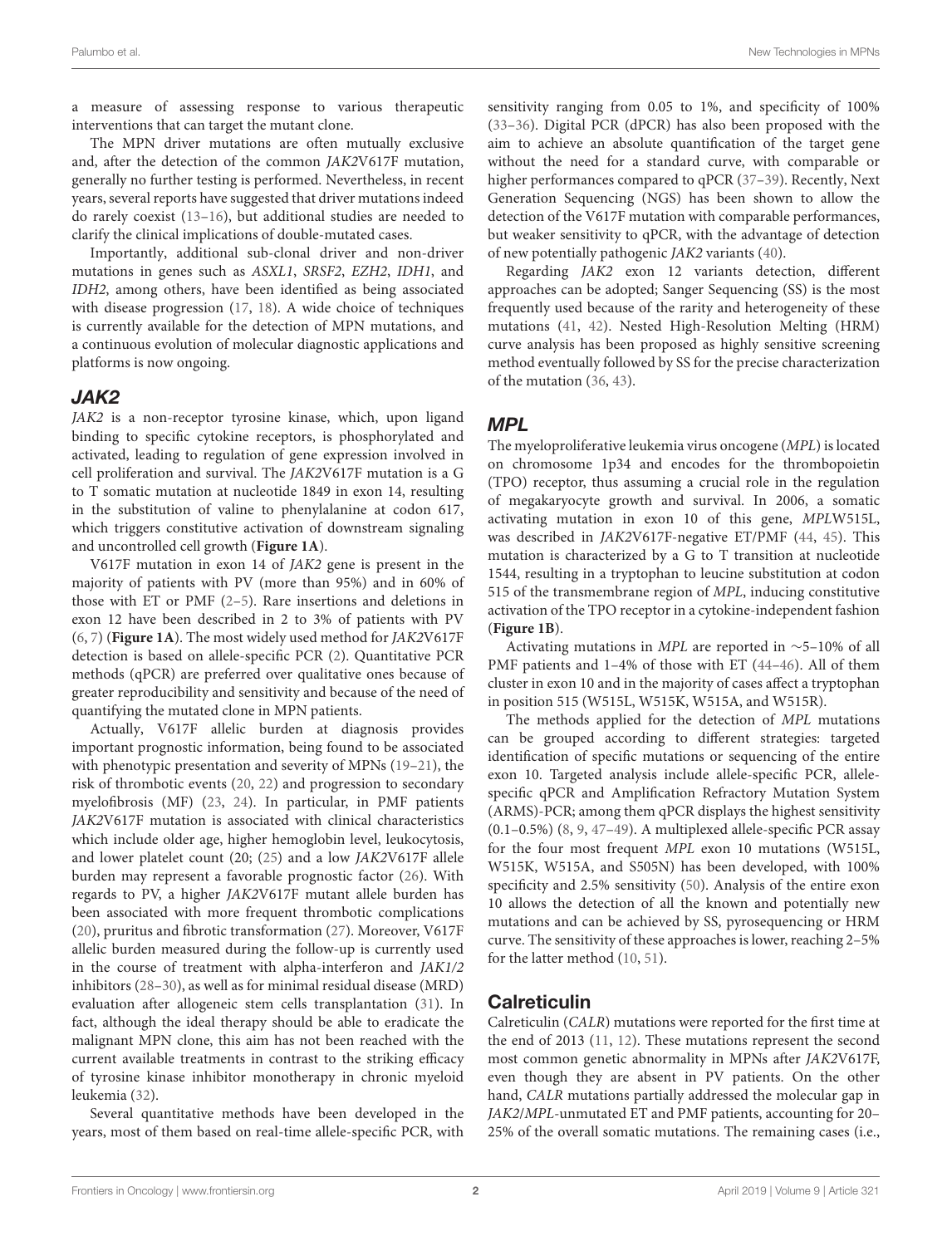

<span id="page-2-0"></span>negative for JAK2, CALR, and MPL) are termed "triple-negative," representing the 5–10% of all BCR-ABL1-negative MPN patients.

CALR is a multi-functional Ca2+ binding protein with chaperone activity mainly localized in the endoplasmic reticulum. The localization and retention of CALR are defined by the N-terminal signal sequence and the C-terminal ERretention sequence KDEL (**[Figure 1C](#page-2-0)**). It is involved in numerous intracellular (cytoplasm and nucleus), cell surface, and extracellular functions such as protein quality control, calcium metabolism, immune response, phagocytosis, cell adhesion and others [\(52\)](#page-7-27). CALR mutations were phenotypic drivers in the pathogenesis of MPNs [\(53\)](#page-8-0). Recently, studies concerning the role of CALR mutated proteins demonstrated that they are able to bind to the MPL receptor inducing JAK-STAT activation and the positive aminoacid charge of the mutant C terminus is required to mediate this interaction [\(54](#page-8-1)[–57\)](#page-8-2).

More than 50 different CALR mutations have been described so far, with type 1 (L367fs<sup>\*</sup>46) resulted from 52-bp deletion and type 2 (K385fs<sup>∗</sup> 47) from 5-bp TTGTC insertion accounting

for ∼80% of all the cases. More type 1 (53%) than type 2 (32%) abnormalities are found in MPN patients [\(11\)](#page-6-7), whereas the remaining cases are classified as either type 1-like, type 2 like, or "other type," based on their structural similarities to the classical mutations. Their distribution is 57% type 1(-like) and 39% type 2(-like) in ET and 83% type 1(-like) and 15% type 2( like) in PMF [\(58\)](#page-8-3). All these abnormalities frequently consist of insertions or deletions involving exon 9 of the gene, generating a frameshift to a unique alternative reading frame; it results in a novel C-terminus peptide sequence enriched for positively charged residues. Furthermore, the mutated protein lacks the KDEL signal, leading to a partial dislocation of CALR from the endoplasmic reticulum [\(11\)](#page-6-7).

In PMF patients the favorable prognostic impact is limited to CALR type 1/type 1-like mutations, whereas type 2/type 2-like are associated with a worse prognosis, similar to that of JAK2 positive patients [\(59\)](#page-8-4). On the contrary, in ET CALR type 1 and type 1-like mutations are associated with an higher risk of MF transformation [\(58\)](#page-8-3).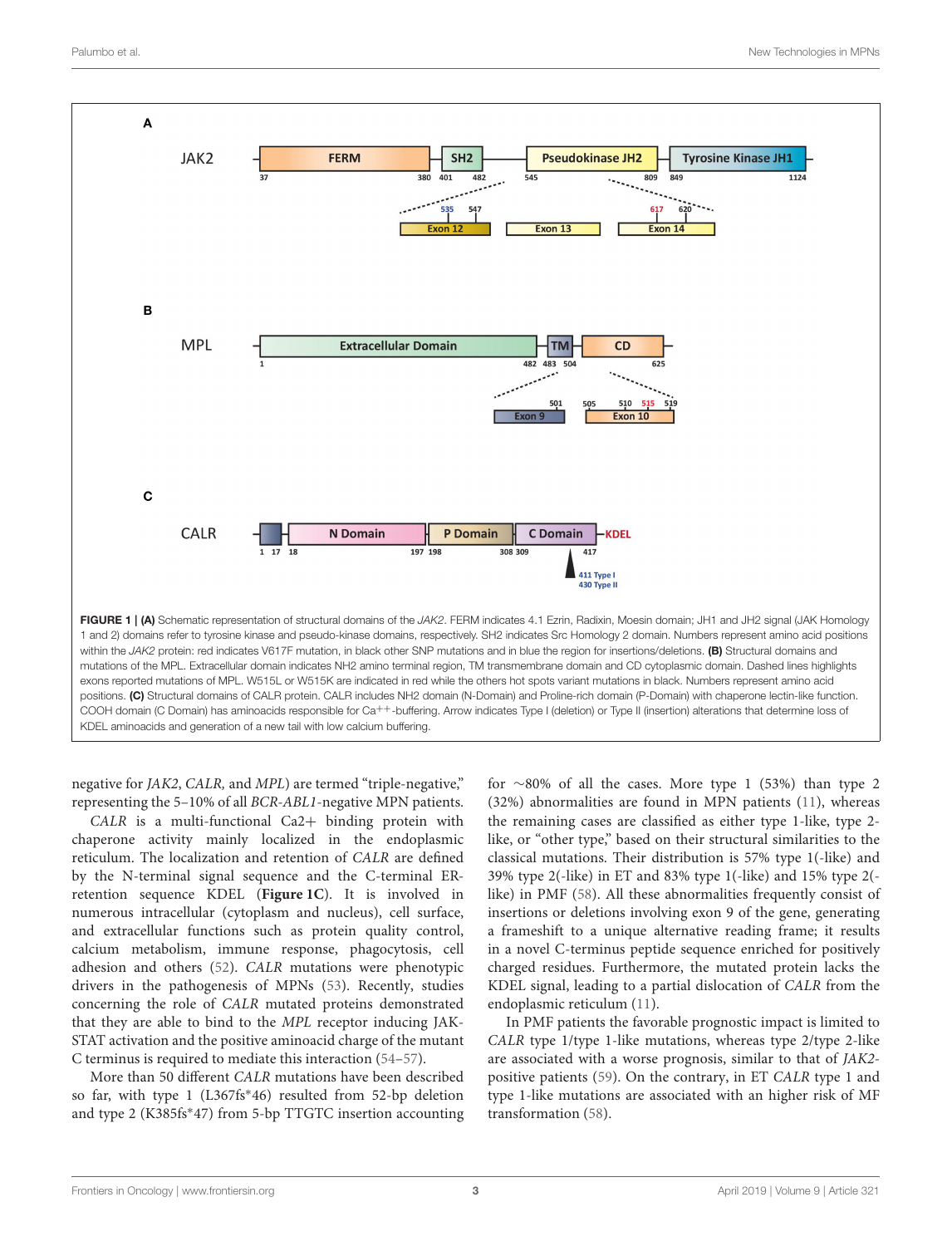As previously published for JAK2 mutations, association between CALR mutation allele burden and disease phenotype has been reported [\(60,](#page-8-5) [61\)](#page-8-6). In particular, an association between CALR allele burden, leukocyte and platelet counts, hemoglobin and lactate dehydrogenase levels was described. Furthermore, the median CALR allele burden remained steady over time; interestingly, differently from JAK2-positive cases, acute myeloid leukemias (AML) evolving from CALR-mutant MPNs commonly maintained their mutational profile [\(61\)](#page-8-6). Additional studies are needed to better clarify the CALR mutant allele burden clinical implications.

Given their high frequency in MPNs, screening for CALR mutations is recommended in all JAK2V617F-negative patients with suspected ET or PMF [\(36,](#page-7-13) [62,](#page-8-7) [63\)](#page-8-8). Several methods have been proposed to detect CALR mutations, including SS, fragment length analysis, real-time qPCR, HRM, ddPCR, pyrosequencing and NGS [\(64](#page-8-9)[–69\)](#page-8-10). Due to the heterogeneity of CALR insertions and deletions detected, direct SS is considered to be the primary method of testing. Indeed, SS of exon 9, providing specific sequence change information, allowed to identify the exact type of CALR mutation and detailed procedures, described in previous publications, were the most used conditions in diagnostic routine screening laboratories.

# Role of Next-Generation Sequencing in MPNs

Nowadays, NGS has played an important role in understanding the genetic alterations of different human cancers. There are several number of available NGS platforms using different sequencing technologies, which perform sequencing of millions of small fragments of DNA in parallel [\(70\)](#page-8-11). Nevertheless, different sequencing chemistry and methods for signal detection, the obtained results are comparable. Bioinformatics analyses are used to piece together these fragments by mapping the individual reads to the human reference genome.

This method provides several advantages compared to different sequencing methods. First of all, NGS is a highthroughput method as it detects concomitant mutations in the same run. Then, the analysis requires low input of DNA/RNA sample as compared to traditional sequencing methods (e.g., SS or Pyrosequencing). Moreover, NGS discriminates genomic aberrations, which are screened simultaneously, such as single/multiple nucleotide variants (SNVs), small and large insertions and deletions (ins/dels) and copy-number variations (CNV) with high sensitivity and accuracy, so reducing data analysis and clinical reporting time (**[Table 1](#page-4-0)**) [\(70\)](#page-8-11).

In the last few years, NGS have been applied to many hematological disorders such as for establishing T-cell clonality, recurrent cytogenetic translocations and prognosis of Philadelphia chromosome-positive acute lymphoblastic leukemia (ALL) [\(70\)](#page-8-11). In addition, NGS approaches can be used in diagnostic samples to understand the possible evolution of MRD in clonal IGH and TCR rearrangements in lymphoproliferative disorders [\(71\)](#page-8-12). A comparison study between the most common technologies used to lymphoproliferative disorders, underlined that NGS method was able to identify mutant or clonal DNA in few tumor circulating cells. For this reason, NGS may be used to improve MRD in post-therapy monitoring [\(72\)](#page-8-13).

In MPNs, it was demonstrated that JAK2 V617F allele burden identified patients with different clinical course: in PV and in ET, variant allele frequency of JAK2 V617F, was associated with a higher ratio of fibrotic transformation. In patients in PMF high variant allele frequency was correlated to recurrent thrombosis event, while low variant allele frequency was associated to short leukemia-free survival and overall survival, probably due to acquisition of additional driver mutations. In fact, new NGS panels are used as predict methods to describe alterations of several genes involved in transcriptional regulation and cell signaling pathways (**[Table 2](#page-5-0)**). These information can be used to predict the risk leukemic transformation, to guide target treatment and to speculate a personalized clinical trial [\(32,](#page-7-11) [73,](#page-8-14) [84\)](#page-8-15). Using the high sensitivity and specificity of NGS technology, several groups analyzed and deeply studied the genetic and molecular profile of MPN subjects, with the aim of assessing not only non-driver mutations, but also infrequent variants of driver mutations (**[Table 2](#page-5-0)**). In MPN patients negative for JAK2, CALR, and MPL (triple-negative, TN), mutations in LNK, TET2, DNMT3A, IDH1/2, CBL, and ASXL1 genes but also atypical mutation in MPL (S204P) have been identified [\(83,](#page-8-16) [85\)](#page-8-17). In this contest, Chang et al. identified 30 missense mutations in 12 of 16 triple-negative MPN patients. In particular, in this study NGS platform was able to identify low allelic burden and atypical mutations of JAK2 (JAK2V626F and JAK2F556V) and MPL (MPLS204P and MPLY591N) [\(86\)](#page-8-18).

Furthermore, Cabagnols et al. noticed that an atypical mutation of MPL (MPLS204P) was associated with other alterations in ASXL1 and SRSF2 genes. The subjects with more than one alteration were classified as myelodysplastic syndrome (MDS) with thrombocytosis rather than ET. The MPLS204P is a weak gain-of-function mutation that induces constitutive STAT activation and more prolonged ligand-induced STAT phosphorylation than wild-type MPL, while MPLY591N is associated with MPLW515A and in a mouse model induced a more aggressive MPN behavior than that associated with a single MPLY591N mutant [\(87\)](#page-8-19).

Additionally, applying NGS methodology on a group of 197 MPN patients, Lundberg et al. observed several alterations concerning genes involved in DNA methylation (TET2, DNMT3A, IDH1) and chromatin structure (EZH2, ASXL1) regulation. Moreover, they analyzed the impact of somatic mutations on clinical outcomes and found that the concomitant somatic mutations in TP53 or TET2 were correlated to both reduction of overall survival (OS) and increased risk of leukemic evolution [\(88\)](#page-8-20). Also Agarwal et al., using a customized 26-gene NGS panel in a series of 171 MPN patients, highlighted that alterations in ASXL1, EZH2, and IDH1/2 were associated with an increasing risk of disease progression and a shorter OS in both ET and PMF patients. In this work the authors found that among JAK2-mutated patients, 88% of subjects presented a single JAK2 mutation while the remaining 12% showed additional mutations in TET2, ASXL1, and SF3B1 genes.

Finally, very recently Grinfeld et al. [\(89\)](#page-9-0) sequencing coding exons from 69 myeloid cancer genes in a large and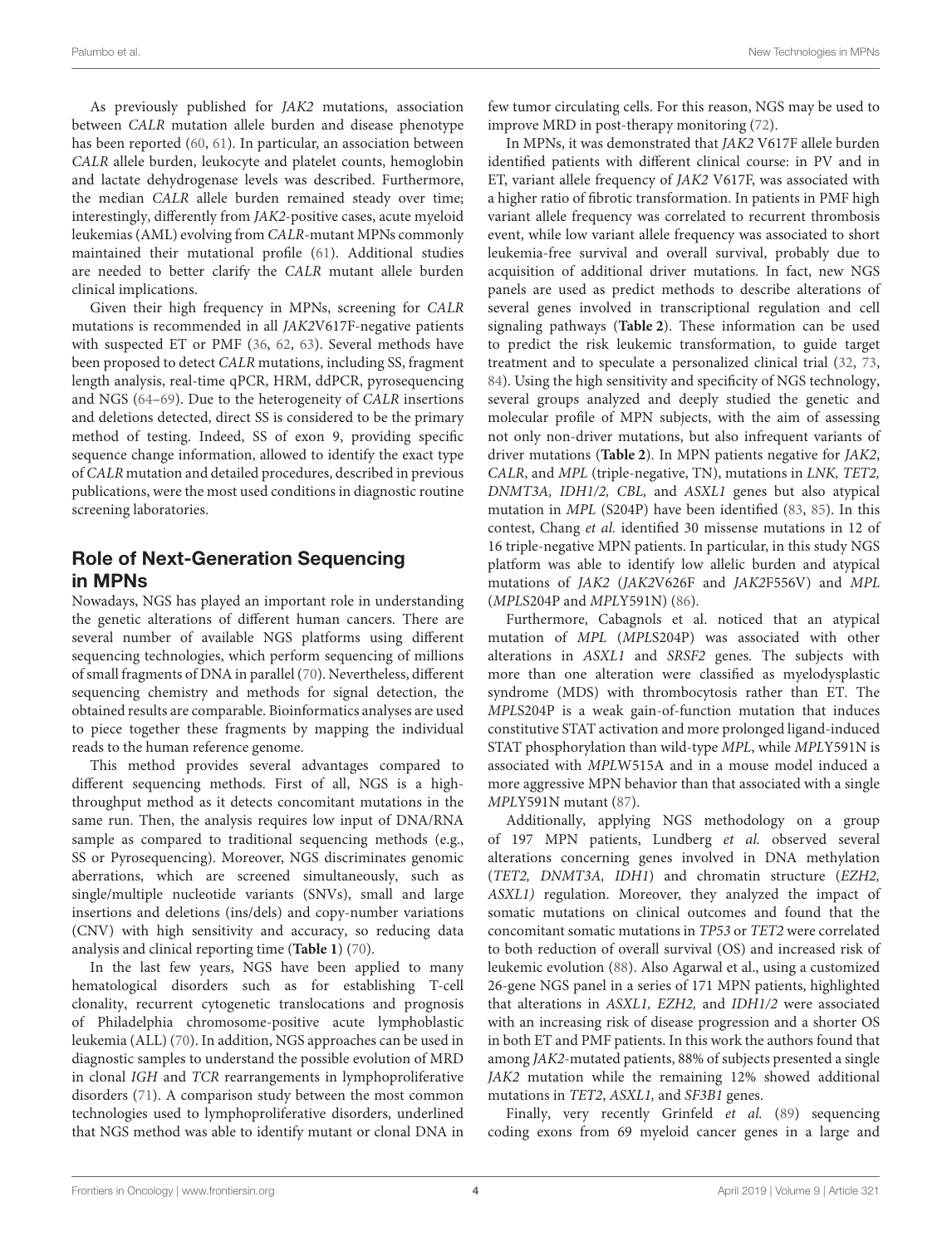<span id="page-4-0"></span>

|  |  |  | TABLE 1   Comparison of Real Time PCR, Digital PCR, SS, and NGS technologies in clinical molecular diagnostics. |  |
|--|--|--|-----------------------------------------------------------------------------------------------------------------|--|
|--|--|--|-----------------------------------------------------------------------------------------------------------------|--|

|                   | <b>Benefits</b>                                                                                                                                                                                     | <b>Critical points</b>                                                                                                 | <b>Sensitivity</b> |
|-------------------|-----------------------------------------------------------------------------------------------------------------------------------------------------------------------------------------------------|------------------------------------------------------------------------------------------------------------------------|--------------------|
| Real time PCR     | Detection of known mutations                                                                                                                                                                        | High input of DNA/RNA                                                                                                  | 1%                 |
|                   | Validated Methods                                                                                                                                                                                   | No simultaneous screening of multiple genes in multiple samples                                                        |                    |
| Sanger sequencing | Detection of known and unknown mutations<br>Validated methods                                                                                                                                       | High input of DNA/RNA                                                                                                  | 10-20%             |
| Digital PCR       | Low input of DNA/RNA<br>Detection of known mutations<br>Cost-effective for rapid genotyping e monitoring                                                                                            | No simultaneous screening of multiple genes in multiple samples                                                        | $0.1 - 1\%$        |
| <b>NGS</b>        | Low input of DNA/RNA<br>Massively parallel sequencing<br>Decreased sequencing cost/gene<br>Detection of known and unknown mutations<br>Simultaneous screening of multiple genes in multiple samples | Validation studies require<br>High-complexity workflow and analyzing results<br>Genome data analysis is time-consuming | 1%                 |

*PCR, Polymerase Chain Reaction; SS, Sanger Sequencing; NGS, Next Generation Sequencing.*

representative series of 2035 MPN patients, identified different genetic subgroups with distinct clinical phenotypes, including blood counts, risk of leukemic transformation, and event-free survival. Integration of 63 clinical and genomic variables allowed the authors to develop a prognostic model [\(https://](https://cancer.sanger.ac.uk/mpn-multistage/) [cancer.sanger.ac.uk/mpn-multistage/\)](https://cancer.sanger.ac.uk/mpn-multistage/) capable of generating personally tailored predictions of clinical outcomes in MPN patients, even within individual categories of existing prognostic schemas. In particular, they identified a first subgroup with TP53 disruption or aneuploidy characterized by a poor outcomes and high risk of transformation to AML; a second subgroup with chromatin or spliceosome mutations that showed an increased risk for transformation to MF and shorter event-free survival. Patients who are not included in these two subgroups were defined according to their dominant phenotypic driver mutation and were the following: patients with CALR, MPL, heterozygous JAK2, and homozygous JAK2 or NFE2 mutations. The remaining two subgroups included instead patients with no detectable driver mutations and those with additional driver mutations not identified in the other six subgroups. Thus, the model provides considerable discriminatory power that accurately generalizes to other real-world cohorts.

Focusing on CALR-mutated cases, 56/62 (90%) of subjects showed single mutation in CALR gene while 10% had additional mutations in TET2 and ASXL1 (CALR type 1 mutations were more represented in this cohort of patients than type 2 mutations). On the contrary, no additional mutations were noticed in MPL-mutated patients [\(90\)](#page-9-1). In addition, Song et al. analyzed 135 MPN patients by NGS and found that JAK2, ASXL1, and TET2 were frequently mutated in PMF, PV, and ET; interestingly, the comparison between mutational and cytogenetic profiles identified a possibility role in triaging and guiding different treatments [\(91\)](#page-9-2).

Different studies have demonstrated the utility of NGS technologies to analyze the genetic profiles in AML patients. This technique is applied not only to study primary but also secondary AML, a heterogeneous group of disorders arising from MDS or MDS/MPN. In fact, secondary AMLs are characterized by several cytogenetic abnormalities and genetic alterations. In particular, Hussaini et al. [\(92\)](#page-9-3), examining 187 subjects with a diagnosis of AML, highlighted the frequency of related-gene mutations, where *ASXL1* was the highest mutated gene, followed by *TET2*, RUNX1, DNMT3A, TP53, IDH2, NRAS, FLT3, and NPM1. Moreover, NGS analysis identified co-mutated genes (ASXL1 with RUNX1 or TET2 or NRAS) and was able to discriminate somatic mutations associated with MDS/AML.

The prognostic impact of certain co-occurring mutations has been associated with MPNs disease progression as well as with the development of secondary AML [\(74,](#page-8-21) [93\)](#page-9-4). Accordingly, the value of NGS at present lays also in the risk stratification of leukemic evolutions, in particular in critical and difficult cases, thus guiding treatment decision. In this respect, in PMF patients ASXL1 seems to be the worst sub-clonal mutation [\(25,](#page-7-5) [45\)](#page-7-21). Indeed, the presence of this mutation or any other among SRSF2 and IDH1/2 gives a High Molecular Risk (HMR) to the patient and is included in the Mutation-Enhanced International Prognostic Score System (MIPSS70) and MIPSS70-plus, where the number of HMR mutations is also weighted together with driver mutation status and clinical data. The presence of two or more HMR mutations has been associated with highly adverse prognosis and rapid leukemic transformation [\(75,](#page-8-22) [76\)](#page-8-23). The association of HMR and worse prognosis has also been confirmed in a retrospective series of elderly MF patients [\(77\)](#page-8-24). Similarly, in the Genetically Inspired Prognostic Scoring System (GIPSS), only the molecular features are taken into consideration and IDH1/2 are substituted by U2AF1 mutations [\(78\)](#page-8-25). In the same way, in ET and PV patients IDH2, U2AF1, EZH2, TP53, SH2B3, and SF3B1 mutations were all reported to give an adverse prognostic value [\(93\)](#page-9-4).

Finally, somatic mutations with frequency ranging from 10 to 20% have been described in elderly subjects without any clinical evidence of myeloid diseases. In 2016, Bartels et al. used a customized NGS panel with 23 genes mutated in both MDS and MPNs to profile 192 formalinfixed and paraffin-embedded (FFPE) patient samples. In this study, the authors found overall 269 pathogenic mutations in 125 of 185 analyzed patients and several of these exhibited more one-gene variants. Although they used FFPE bone marrow samples, the study demonstrated that NGS improved diagnostic accuracy and contributed to understanding the development, progression and therapy of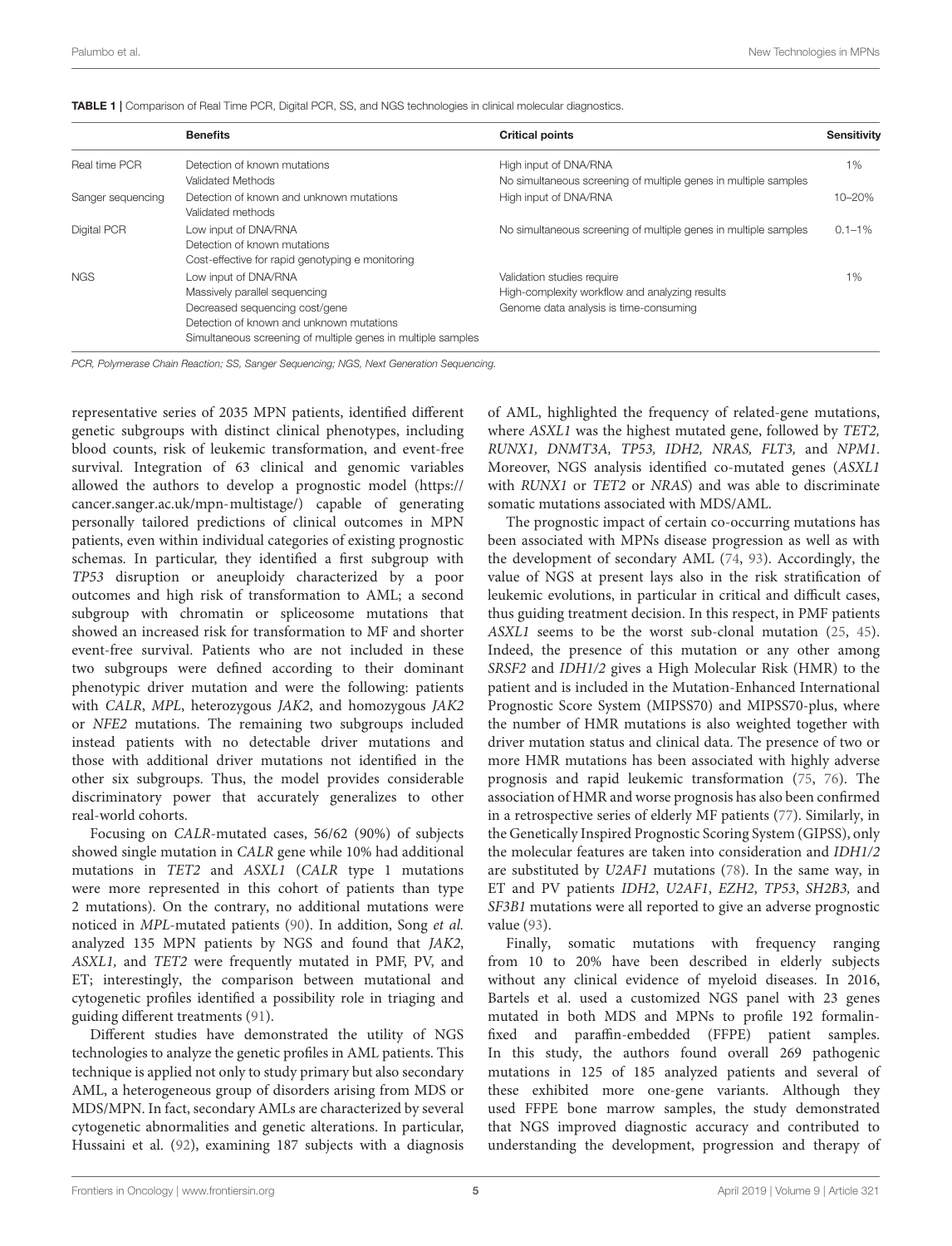<span id="page-5-0"></span>

|  |  | <b>TABLE 2</b>   Mutated genes in <i>BCR-ABL1</i> -negative myeloproliferative neoplasms (MPNs). |  |
|--|--|--------------------------------------------------------------------------------------------------|--|
|--|--|--------------------------------------------------------------------------------------------------|--|

| Gene              | Pathway relevance             | Type of mutation                           | <b>Frequency of mutation</b><br>(%, PV, ET, MF) | Prognostic significance | <b>References</b>                    |
|-------------------|-------------------------------|--------------------------------------------|-------------------------------------------------|-------------------------|--------------------------------------|
| ASXL1             | Epigenetic regulation         | Missense                                   | 3-12% in PV 4-11% in ET<br>22-38% in MF         | Adverse in PV and MF    | (17, 18, 25, 30, 32,<br>45, 73-82)   |
| DNMT3A            | Epigenetic regulation         | Missense                                   | 6% in ET<br>5-10% in MF                         | None                    | (18, 32, 73, 74, 76,<br>77, 82)      |
| EZH <sub>2</sub>  | Epigenetic regulation         | Missense                                   | 2-12% in PV<br>3% in ET<br>12% in MF            | Adverse in TE and MF    | (18, 25, 32, 73-77,<br>79, 80, 82)   |
| IDH1              | Epigenetic regulation         | Missense                                   | 10% in PV<br>1% in ET<br>1-4% in MF             | Adverse in MF           | (18, 25, 32, 74-77,<br>79, 80, 82)   |
| IDH <sub>2</sub>  | Epigenetic regulation         | Missense                                   | 4% in PV<br>1-3% in MF                          | Adverse in PV and MF    | (18, 25, 32, 74-77,<br>79, 80, 82)   |
| TET <sub>2</sub>  | Epigenetic regulation         | Insertion/Deletion<br>Nonsense or Missense | 10-25% in PV<br>16% in ET<br>17% in MF          | Adverse in TE           | (18, 32, 73, 74, 76,<br>77, 82)      |
| SF3B1             | mRNA processing               | Missense                                   | 3% in PV 5% in ET<br>10% in MF                  | Adverse in TE           | (18, 32, 74, 77, 82)                 |
| SRSF <sub>2</sub> | mRNA processing               | Missense                                   | 9% in MF<br>$<$ 2% ET                           | Adverse in PV and MF    | $(18, 25, 32, 74 - 77,$<br>$80 - 82$ |
| U2AF1             | mRNA processing               | Missense                                   | 1-2% in TE<br>10-17% in MF                      | Adverse in TE and MF    | (18, 32, 74, 77, 82)                 |
| ZRSR <sub>2</sub> | mRNA processing               | Missense                                   | 5% in PV<br>3% in ET<br>10% in MF               | Not known               | (18, 32, 74, 77, 82)                 |
| <b>CEBPA</b>      | Transcriptional<br>regulation | <b>Mutations</b>                           | 6% in PV<br>4% in ET<br>9% in MF                | Adverse in MF           | (18, 32, 82)                         |
| RUNX1             | Transcriptional<br>regulation | Nonsense Missense<br>Insertion/Deletion    | $< 5\%$<br>(PV, ET, MF)                         | Adverse in MF           | (18, 32, 74, 76, 77,<br>82)          |
| <b>TP53</b>       | Transcriptional<br>regulation | Missense or Mutation                       | $< 5\%$<br>(PV, ET, MF)                         | Adverse in TE           | (18, 32, 74, 76, 77,<br>82)          |
| CBL               | Cell signaling pathways       | Missense                                   | 4% in MF                                        | Adverse in MF           | (18, 32, 73, 74, 77,<br>82)          |
| KIT               | Cell signaling pathways       | Mutations                                  | 3% in PV<br>2% in ET<br>1% in MF                | Adverse in MF           | (18, 32, 82)                         |
| NF <sub>1</sub>   | Cell signaling pathways       | Deletion                                   | Rare in MF                                      | Not known               | (18, 32, 74, 77, 82)                 |
| NRAS/KRAS         | Cell signaling pathways       | Missense                                   | 1% in ET<br>1-4% in MF                          | Not known               | (18, 32, 74, 77, 82)                 |
| SH2B3/LNK         | Cell signaling pathways       | Deletion or missense                       | 9% in PV<br>3% in ET<br>11-18% in MF            | Adverse in TE and MF    | (18, 32, 73, 74, 77,<br>82, 83)      |

*For each gene the function, type of molecular alteration, frequency and prognostic significance, if known, are reported.*

myeloid diseases [\(94\)](#page-9-5). NGS technology provide additional information to define the potential risk of development a myeloid malignancy, understand the clinical course, select the appropriate target therapy and predict potential drug-resistance mechanisms.

## CONCLUSIONS

The discovery of JAK2V617F mutation in BCR-ABL1-negative MPNs by four different international cooperative groups in 2005 [\(2–](#page-6-1)[5\)](#page-6-2) led to significant insights on the pathogenesis

of these disorders. In fact, this mutation results in a gainof-function with activation of cytokine and growth factor receptors, and thus of the downstream JAK-STAT pathway [\(79,](#page-8-27) [95–](#page-9-6)[98\)](#page-9-7). The JAK2 point mutation in exon 12, present in a small percentage of patients with PV, is able to induce the MPN phenotype through the same pathogenic mechanism [\(6,](#page-6-3) [7\)](#page-6-4).

In 2006 the MPLW515L/K was reported in ET and PMF patients [\(44,](#page-7-20) [45\)](#page-7-21) and demonstrated to be able to aberrantly activate JAK-STAT pathway through a gain-of function similar to that of JAK2, thus leading to megakaryocytic proliferation [\(8](#page-6-5)[–10\)](#page-6-6).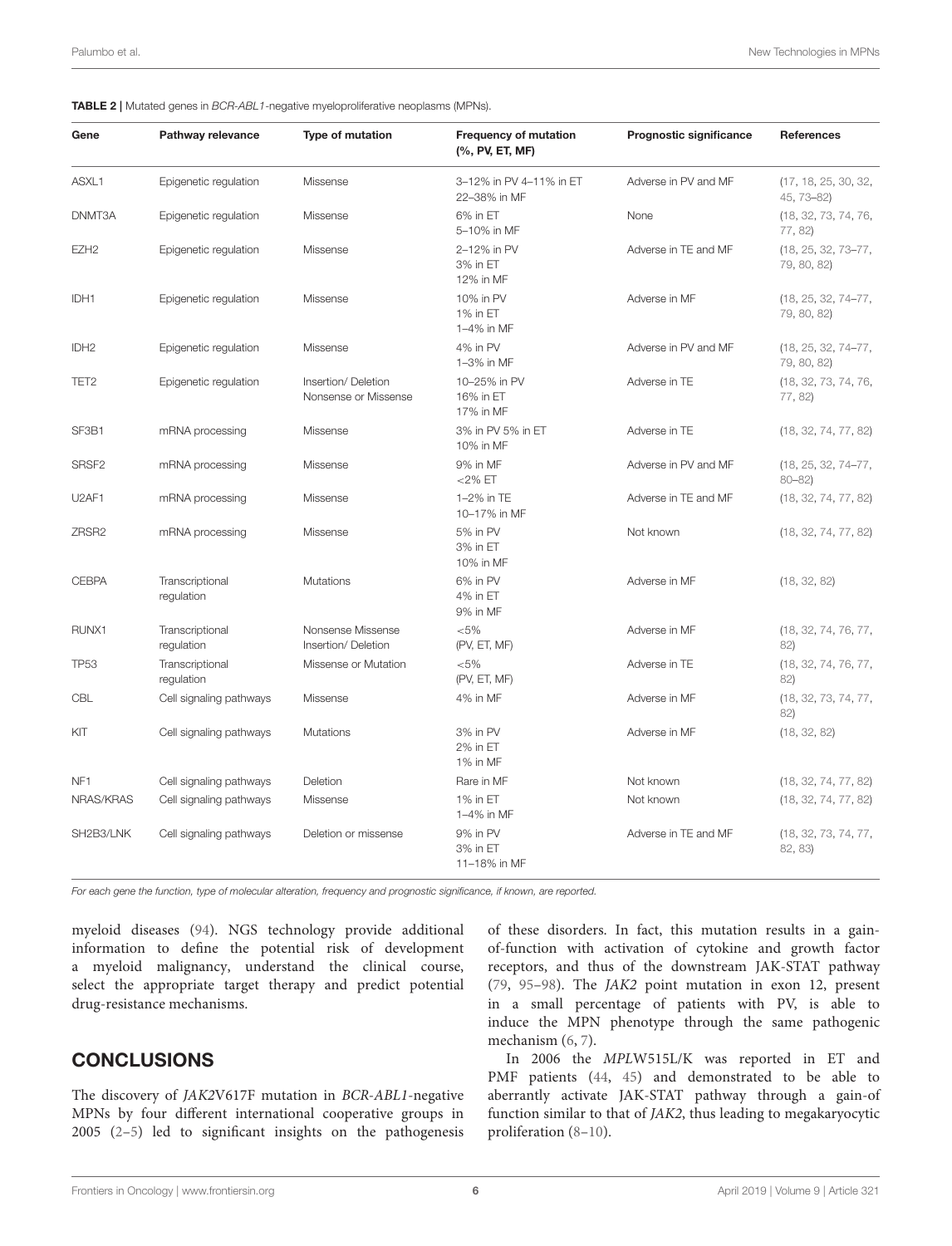More recently, in 2013 two different groups demonstrated a spectrum of mutations in CALR gene that cause frameshifts of one base pair in the last coding exon with a generation of a protein with new C terminus and a tail of 36 aminoacids [\(11,](#page-6-7) [12\)](#page-6-8). Although it was soon clear that JAK-STAT signaling pathway was consistently activated in CALR mutated cells [\(53,](#page-8-0) [99\)](#page-9-8), only recently it has been demonstrated that the mutant CALR protein is able to bind to the MPL receptor and activate it independently of the TPO presence itself [\(54](#page-8-1)[–57\)](#page-8-2). Consistently with the fact that all these mutations cause JAK-STAT pathway activation, ruxolitinib, the first JAK1/2 inhibitor, is able to exert clinical results in MF patients independently of the type of mutation [\(80\)](#page-8-28).

As BCR-ABL1-negative MPNs are initiated by a driver mutation in one of JAK2, CALR or MPL genes in more than 95% of cases, there is a key relevance in diagnosis, prognosis and therapy [\(12,](#page-6-8) [61,](#page-8-6) [81\)](#page-8-29). Due to the fact that these mutations are mutually exclusive, a sequential search for diagnosing purposes starting from JAK2 is suggested [\(36,](#page-7-13) [62](#page-8-7)[–64\)](#page-8-9). Furthermore, each of these mutations has a different prognostic impact. In ET, JAK2 is taken into consideration in the IPSET prognostic scores [\(100,](#page-9-9) [101\)](#page-9-10). In JAK2-positive PMF, allele burden is relevant, with a worse prognosis for patients with  $\langle 50\%,$  while type 1/type 1-like CALR mutations has a favorable impact [\(22,](#page-7-2) [26\)](#page-7-6). In the new MYSEC-PM prognostic score developed for

## **REFERENCES**

- <span id="page-6-0"></span>1. Arber DA, Orazi A, Hasserjian R, Thiele J, Borowitz MJ, Le Beau MM, et al. The 2016 revision to the World Health Organization classification of myeloid neoplasms and acute leukemia. Blood. (2016) 127:2391–405. doi: [10.1182/blood-2016-03-643544](https://doi.org/10.1182/blood-2016-03-643544)
- <span id="page-6-1"></span>2. Baxter EJ, Scott LM, Campbell PJ, East C, Fourouclas N, Swanton S, et al. Acquired mutation of the tyrosine kinase JAK2 in human myeloproliferative disorders. Lancet[. \(2005\) 365:1054–61. doi: 10.1016/S0140-6736](https://doi.org/10.1016/S0140-6736(05)71142-9) (05)71142-9
- 3. Kralovics R, Passamonti F, Buser AS, Teo SS, Tiedt R, Passweg JR, et al. A gain-of-function mutation of JAK2 in myeloproliferative disorders. N Engl J Med. (2005) 352:1779–90. doi: [10.1056/NEJMoa051113](https://doi.org/10.1056/NEJMoa051113)
- 4. Levine RL, Wadleigh M, Cools J, Ebert BL, Wernig G, Huntly BJ, et al. Activating mutation in the tyrosine kinase JAK2 in polycythemia vera, essential thrombocythemia, and myeloid metaplasia with myelofibrosis. Cancer Cell. (2005) 7:387–97. doi: [10.1016/j.ccr.2005.03.023](https://doi.org/10.1016/j.ccr.2005.03.023)
- <span id="page-6-2"></span>5. James C, Ugo V, Le Couedic JP, Staerk J, Delhommeau F, Lacout C, et al. A unique clonal JAK2 mutation leading to constitutive signalling causes polycythaemia vera. Nature. (2005) 434:1144–8. doi: [10.1038/nature03546](https://doi.org/10.1038/nature03546)
- <span id="page-6-3"></span>6. Scott LM, Tong W, Levine RL, Scott MA, Beer PA, Stratton MR, et al. JAK2 exon 12 mutations in polycythemia vera and idiopathic erythrocytosis. N Engl J Med. (2007) 356:459–68. doi: [10.1056/NEJMoa065202](https://doi.org/10.1056/NEJMoa065202)
- <span id="page-6-4"></span>7. Pietra D, Li S, Brisci A, Passamonti F, Rumi E, Theocharides A, et al. Somatic mutations of JAK2 exon 12 in patients with JAK2 (V617F)-negative myeloproliferative disorders. Blood. (2008) 111:1686–9. doi: [10.1182/blood-2007-07-101576](https://doi.org/10.1182/blood-2007-07-101576)
- <span id="page-6-5"></span>8. Beer PA, Campbell PJ, Scott LM, Bench AJ, Erber WN, Bareford D, et al. MPL mutations in myeloproliferative disorders: analysis of the PT-1 cohort. Blood. (2008) 112:141–9. doi: [10.1182/blood-2008-01-131664](https://doi.org/10.1182/blood-2008-01-131664)
- <span id="page-6-14"></span>9. Pancrazzi A, Guglielmelli P, Ponziani V, Bergamaschi G, Bosi A, Barosi G, et al. A sensitive detection method for MPLW515L or MPLW515K mutation in chronic myeloproliferative disorders with locked nucleic acid-modified probes and real-time polymerase chain reaction. J Mol Diagnost JMD. (2008) 10:435–41. doi: [10.2353/jmoldx.2008.080015](https://doi.org/10.2353/jmoldx.2008.080015)

secondary MF, CALR mutations absence is associated with a worse outcome [\(102\)](#page-9-11).

Since NGS studies have been performed in BCR-ABL1 negative MPNs, especially in PMF, other mutations than the driver ones have been reported with few particularly relevant for prognosis and prediction of response. Sub-clonal mutations in genes of the spliceosome machinery, regulators of chromatin structure and histone modification and epigenetic regulators of DNA methylation are now taken into consideration in the new prognostic scores together with driver mutation status and clinical data in MIPSS70 and MIPSS70-plus [\(75\)](#page-8-22) or in the GIPSS, where only the molecular features are evaluated [\(45\)](#page-7-21).

NGS analysis during the disease natural history is of key importance to underline the eventual clonal evolution, thus uncovering an aggressive course and possibly suggesting a change in the therapeutic strategy [\(103,](#page-9-12) [104\)](#page-9-13). Thus, in a near future, due to the progressive lowering of costs and availability in more reference laboratories, NGS will become the standard to evaluate BCR-ABL1-negative MPN patients.

# AUTHOR CONTRIBUTIONS

All authors listed have made a substantial, direct and intellectual contribution to the work, and approved it for publication.

- <span id="page-6-6"></span>10. Schnittger S, Bacher U, Haferlach C, Beelen D, Bojko P, Burkle D, et al. Characterization of 35 new cases with four different MPLW515 mutations and essential thrombocytosis or primary myelofibrosis. Haematologica. (2009) 94:141–4. doi: [10.3324/haematol.13224](https://doi.org/10.3324/haematol.13224)
- <span id="page-6-7"></span>11. Klampfl T, Gisslinger H, Harutyunyan AS, Nivarthi H, Rumi E, Milosevic JD, et al. Somatic mutations of calreticulin in myeloproliferative neoplasms. N Engl J Med. (2013) 369:2379–90. doi: [10.1056/NEJMoa1311347](https://doi.org/10.1056/NEJMoa1311347)
- <span id="page-6-8"></span>12. Nangalia J, Massie CE, Baxter EJ, Nice FL, Gundem G, Wedge DC, et al. Somatic CALR mutations in myeloproliferative neoplasms with nonmutated JAK2. N Engl J Med. (2013) 369:2391–405. doi: [10.1056/NEJMoa1312542](https://doi.org/10.1056/NEJMoa1312542)
- <span id="page-6-9"></span>13. Mansier O, Migeon M, Etienne G, Bidet A, Lippert E. JAK2V617F and CALR double mutations are more frequently encountered in patients with low JAK2V617F allelic burdens. Leukemia Lymphoma. (2016) 57:1949–51. doi: [10.3109/10428194.2015.1116122](https://doi.org/10.3109/10428194.2015.1116122)
- 14. Usseglio F, Beaufils N, Calleja A, Raynaud S, Gabert J. Detection of CALR and MPL mutations in low allelic burden JAK2 V617F essential thrombocythemia. J Mol Diagnost JMD. (2017) 19:92–8. doi: [10.1016/j.jmoldx.2016.08.006](https://doi.org/10.1016/j.jmoldx.2016.08.006)
- 15. Nussenzveig RH, Pham HT, Perkins SL, Prchal JT, Agarwal AM, Salama ME. Increased frequency of co-existing JAK2 exon-12 or MPL exon-10 mutations in patients with low JAK2(V617F) allelic burden. Leukemia Lymphoma. (2016) 57:1429–35. doi: [10.3109/10428194.2015.1091932](https://doi.org/10.3109/10428194.2015.1091932)
- <span id="page-6-10"></span>16. Haunstrup LM, Ebbesen LH, Hansen M, Severinsen MT, Aggerholm A. Skewed ratio between type 1 and type 2 calreticulin mutations in essential thrombocytosis patients with concomitant Janus kinase 2 V617F mutation. Exp Hematol. (2018) 68:62–5. doi: [10.1016/j.exphem.2018.09.007](https://doi.org/10.1016/j.exphem.2018.09.007)
- <span id="page-6-11"></span>17. Tefferi A, Guglielmelli P, Lasho TL, Rotunno G, Finke C, Mannarelli C, et al. CALR and ASXL1 mutations-based molecular prognostication in primary myelofibrosis: an international study of 570 patients. Leukemia. (2014) 28:1494–500. doi: [10.1038/leu.2014.57](https://doi.org/10.1038/leu.2014.57)
- <span id="page-6-12"></span>18. Tefferi A, Lasho TL, Finke CM, Elala Y, Hanson CA, Ketterling RP, et al. Targeted deep sequencing in primary myelofibrosis. Blood Adv. (2016) 1:105–11. doi: [10.1182/bloodadvances.2016000208](https://doi.org/10.1182/bloodadvances.2016000208)
- <span id="page-6-13"></span>19. Larsen TS, Pallisgaard N, Moller MB, Hasselbalch HC. The JAK2 V617F allele burden in essential thrombocythemia, polycythemia vera and primary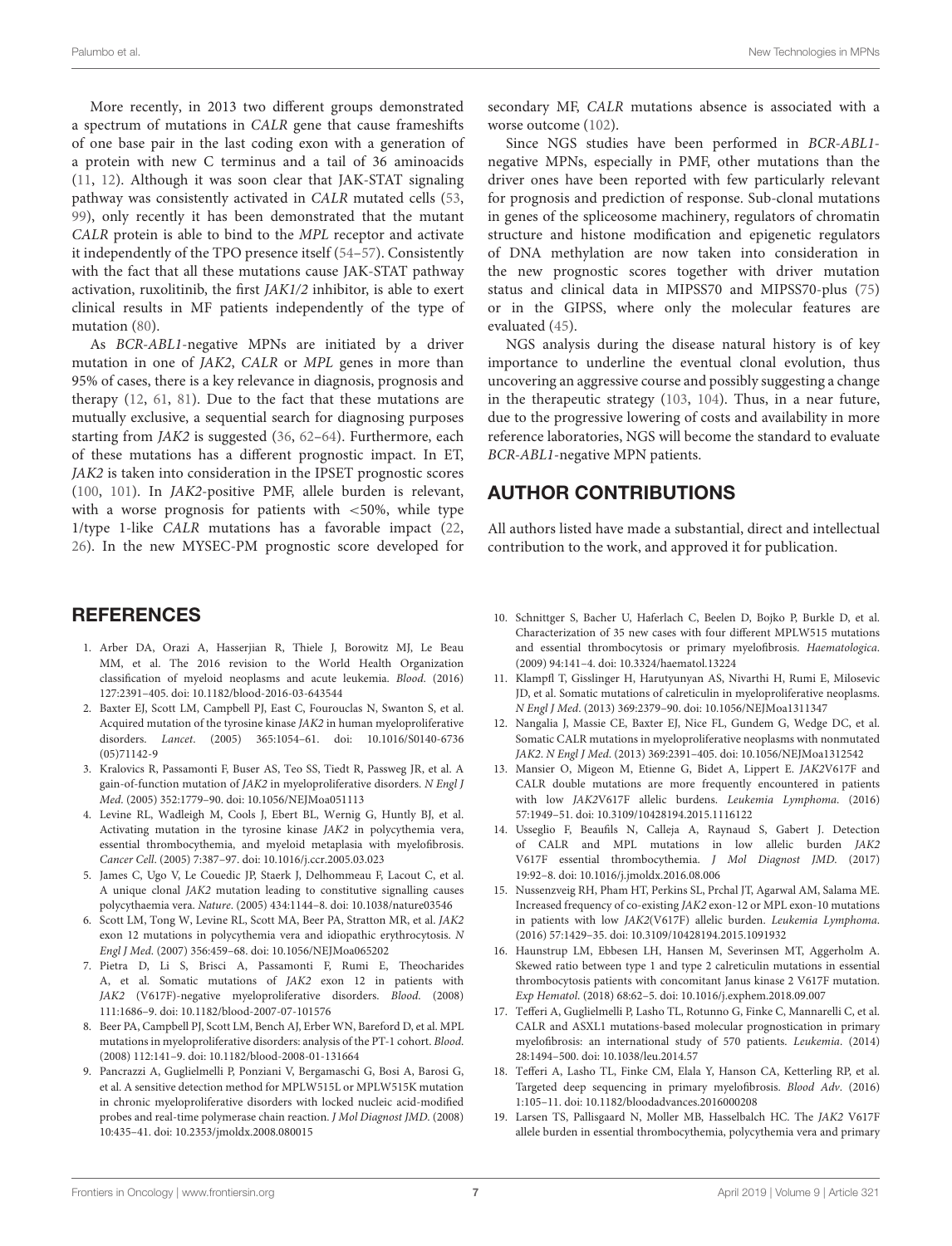myelofibrosis–impact on disease phenotype. Eur J Haematol. (2007) 79:508–15. doi: [10.1111/j.1600-0609.2007.00960.x](https://doi.org/10.1111/j.1600-0609.2007.00960.x)

- <span id="page-7-1"></span>20. Vannucchi AM, Antonioli E, Guglielmelli P, Pardanani A, Tefferi A. Clinical correlates of JAK2V617F presence or allele burden in myeloproliferative neoplasms: a critical reappraisal. Leukemia. (2008) 22:1299–307. doi: [10.1038/leu.2008.113](https://doi.org/10.1038/leu.2008.113)
- <span id="page-7-0"></span>21. Perricone M, Palandri F, Ottaviani E, Angelini M, Bagli L, Bellesia E, et al. Assessment of the interlaboratory variability and robustness of JAK2V617F mutation assays: a study involving a consortium of 19 Italian laboratories. Oncotarget. (2017) 8:32608–17. doi: [10.18632/oncotarget.15940](https://doi.org/10.18632/oncotarget.15940)
- <span id="page-7-2"></span>22. Guglielmelli P, Barosi G, Specchia G, Rambaldi A, Lo Coco F, Antonioli E, et al. Identification of patients with poorer survival in primary myelofibrosis based on the burden of JAK2V617F mutated allele. Blood. (2009) 114:1477–83. doi: [10.1182/blood-2009-04-216044](https://doi.org/10.1182/blood-2009-04-216044)
- <span id="page-7-3"></span>23. Koren-Michowitz M, Landman J, Cohen Y, Rahimi-Levene N, Salomon O, Michael M, et al. JAK2V617F allele burden is associated with transformation to myelofibrosis. Leukemia Lymphoma. (2012) 53:2210–3. doi: [10.3109/10428194.2012.682308](https://doi.org/10.3109/10428194.2012.682308)
- <span id="page-7-4"></span>24. Latagliata R, Polverelli N, Tieghi A, Palumbo GA, Breccia M, Sabattini E, et al. Comparison of JAK2(V617F) -positive essential thrombocythaemia and early primary myelofibrosis: the impact of mutation burden and histology. Hematol Oncol. (2018) 36:269–75. doi: [10.1002/hon.2430](https://doi.org/10.1002/hon.2430)
- <span id="page-7-5"></span>25. Vannucchi AM, Lasho TL, Guglielmelli P, Biamonte F, Pardanani A, Pereira A, et al. Mutations and prognosis in primary myelofibrosis. Leukemia. (2013) 27:1861–9. doi: [10.1038/leu.2013.119](https://doi.org/10.1038/leu.2013.119)
- <span id="page-7-6"></span>26. Rozovski U, Verstovsek S, Manshouri T, Dembitz V, Bozinovic K, Newberry K, et al. An accurate, simple prognostic model consisting of age, JAK2, CALR, and MPL mutation status for patients with primary myelofibrosis. Haematologica. (2017) 102:79–84. doi: [10.3324/haematol.2016.149765](https://doi.org/10.3324/haematol.2016.149765)
- <span id="page-7-7"></span>27. Passamonti F, Rumi E, Pietra D, Elena C, Boveri E, Arcaini L, et al. A prospective study of 338 patients with polycythemia vera: the impact of JAK2 (V617F) allele burden and leukocytosis on fibrotic or leukemic disease transformation and vascular complications. Leukemia. (2010) 24:1574–9. doi: [10.1038/leu.2010.148](https://doi.org/10.1038/leu.2010.148)
- <span id="page-7-8"></span>28. Kiladjian JJ, Cassinat B, Chevret S, Turlure P, Cambier N, Roussel M, et al. Pegylated interferon-alfa-2a induces complete hematologic and molecular responses with low toxicity in polycythemia vera. Blood. (2008) 112:3065–72. doi: [10.1182/blood-2008-03-143537](https://doi.org/10.1182/blood-2008-03-143537)
- 29. Quintas-Cardama A, Abdel-Wahab O, Manshouri T, Kilpivaara O, Cortes J, Roupie AL, et al. Molecular analysis of patients with polycythemia vera or essential thrombocythemia receiving pegylated interferon alpha-2a. Blood. (2013) 122:893–901. doi: [10.1182/blood-2012-07-442012](https://doi.org/10.1182/blood-2012-07-442012)
- <span id="page-7-9"></span>30. Vannucchi AM, Verstovsek S, Guglielmelli P, Griesshammer M, Burn TC, Naim A, et al. Ruxolitinib reduces JAK2 p.V617F allele burden in patients with polycythemia vera enrolled in the RESPONSE study. Ann Hematol. (2017) 96:1113–20. doi: [10.1007/s00277-017-2994-x](https://doi.org/10.1007/s00277-017-2994-x)
- <span id="page-7-10"></span>31. Kroger N, Badbaran A, Holler E, Hahn J, Kobbe G, Bornhauser M, et al. Monitoring of the JAK2-V617F mutation by highly sensitive quantitative real-time PCR after allogeneic stem cell transplantation in patients with myelofibrosis. Blood. (2007) 109:1316–21. doi: [10.1182/blood-2006-08-039909](https://doi.org/10.1182/blood-2006-08-039909)
- <span id="page-7-11"></span>32. Greenfield G, McPherson S, Mills K, McMullin MF. The ruxolitinib effect: understanding how molecular pathogenesis and epigenetic dysregulation impact therapeutic efficacy in myeloproliferative neoplasms. J Transl Med. (2018) 16:360. doi: [10.1186/s12967-018-1729-7](https://doi.org/10.1186/s12967-018-1729-7)
- <span id="page-7-12"></span>33. Lippert E, Girodon F, Hammond E, Jelinek J, Reading NS, Fehse B, et al. Concordance of assays designed for the quantification of JAK2V617F: a multicenter study. Haematologica. (2009) 94:38–45. doi: [10.3324/haematol.13486](https://doi.org/10.3324/haematol.13486)
- 34. Merker JD, Jones CD, Oh ST, Schrijver I, Gotlib J, Zehnder JL. Design and evaluation of a real-time PCR assay for quantification of JAK2 V617F and wild-type JAK2 transcript levels in the clinical laboratory. J Mol Diagnostics JMD. (2010) 12:58–64. doi: [10.2353/jmoldx.2010.090068](https://doi.org/10.2353/jmoldx.2010.090068)
- 35. Jovanovic JV, Ivey A, Vannucchi AM, Lippert E, Oppliger Leibundgut E, Cassinat B, et al. Establishing optimal quantitative-polymerase chain reaction assays for routine diagnosis and tracking of minimal residual disease in JAK2-V617F-associated myeloproliferative neoplasms: a joint

European LeukemiaNet/MPN&MPNr-EuroNet (COST action BM0902) study. Leukemia. (2013) 27:2032–9. doi: [10.1038/leu.2013.219](https://doi.org/10.1038/leu.2013.219)

- <span id="page-7-13"></span>36. Guglielmelli P, Pietra D, Pane F, Pancrazzi A, Cazzola M, Vannucchi AM, et al. Recommendations for molecular testing in classical Ph1-neg myeloproliferative disorders-A consensus project of the Italian Society of Hematology. Leukemia Res. (2017) 58:63–72. doi: [10.1016/j.leukres.2017.04.006](https://doi.org/10.1016/j.leukres.2017.04.006)
- <span id="page-7-14"></span>37. Waterhouse M, Follo M, Pfeifer D, von Bubnoff N, Duyster J, Bertz H, et al. Sensitive and accurate quantification of JAK2 V617F mutation in chronic myeloproliferative neoplasms by droplet digital PCR. Ann Hematol. (2016) 95:739–44. doi: [10.1007/s00277-016-2623-0](https://doi.org/10.1007/s00277-016-2623-0)
- 38. Fontanelli G, Barate C, Ciabatti E, Guerrini F, Grassi S, Del Re M, et al. Real-Time PCR and Droplet Digital PCR: two techniques for detection of the JAK2(V617F) mutation in Philadelphia-negative chronic myeloproliferative neoplasms. Int J Lab Hematol[. \(2015\) 37:766–73. doi: 10.1111/ijlh.](https://doi.org/10.1111/ijlh.12404) 12404
- <span id="page-7-15"></span>39. Link-Lenczowska D, Pallisgaard N, Cordua S, Zawada M, Czekalska S, Krochmalczyk D, et al. A comparison of qPCR and ddPCR used for quantification of the JAK2 V617F allele burden in Ph negative MPNs. Ann Hematol. (2018) 97:2299–308. doi: [10.1007/s00277-018-3451-1](https://doi.org/10.1007/s00277-018-3451-1)
- <span id="page-7-16"></span>40. Maslah N, Verger E, Schlageter MH, Miclea JM, Kiladjian JJ, Giraudier S, et al. Next-generation sequencing for JAK2 mutation testing: advantages and pitfalls. Ann Hematol. (2018). doi: [10.1007/s00277-018-3499-y](https://doi.org/10.1007/s00277-018-3499-y)
- <span id="page-7-17"></span>41. Passamonti F, Elena C, Schnittger S, Skoda RC, Green AR, Girodon F, et al. Molecular and clinical features of the myeloproliferative neoplasm associated with JAK2 exon 12 mutations. Blood. (2011) 117:2813–6. doi: [10.1182/blood-2010-11-316810](https://doi.org/10.1182/blood-2010-11-316810)
- <span id="page-7-18"></span>42. Furtado LV, Weigelin HC, Elenitoba-Johnson KS, Betz BL. A multiplexed fragment analysis-based assay for detection of JAK2 exon 12 mutations. J Mol Diagnost JMD. (2013) 15:592–9. doi: [10.1016/j.jmoldx.2013.04.006](https://doi.org/10.1016/j.jmoldx.2013.04.006)
- <span id="page-7-19"></span>43. Carillo S, Henry L, Lippert E, Girodon F, Guiraud I, Richard C, et al. Nested high-resolution melting curve analysis a highly sensitive, reliable, and simple method for detection of JAK2 exon 12 mutations–clinical relevance in the monitoring of polycythemia. J Mol Diagnost JMD. (2011) 13:263–70. doi: [10.1016/j.jmoldx.2010.12.002](https://doi.org/10.1016/j.jmoldx.2010.12.002)
- <span id="page-7-20"></span>44. Pikman Y, Lee BH, Mercher T, McDowell E, Ebert BL, Gozo M, et al. MPLW515L is a novel somatic activating mutation in myelofibrosis with myeloid metaplasia. PLoS Med. (2006) 3:e270. doi: [10.1371/journal.pmed.0030270](https://doi.org/10.1371/journal.pmed.0030270)
- <span id="page-7-21"></span>45. Tefferi A. Primary myelofibrosis: 2019 update on diagnosis, risk-stratification and management. Am J Hematol. (2018) 93:1551–60. doi: [10.1002/ajh.25230](https://doi.org/10.1002/ajh.25230)
- <span id="page-7-22"></span>46. Pardanani AD, Levine RL, Lasho T, Pikman Y, Mesa RA, Wadleigh M, et al. MPL515 mutations in myeloproliferative and other myeloid disorders: a study of 1182 patients. Blood. (2006) 108:3472–6. doi: [10.1182/blood-2006-04-018879](https://doi.org/10.1182/blood-2006-04-018879)
- <span id="page-7-23"></span>47. Pietra D, Brisci A, Rumi E, Boggi S, Elena C, Pietrelli A, et al. Deep sequencing reveals double mutations in cis of MPL exon 10 in myeloproliferative neoplasms. Haematologica. (2011) 96:607–11. doi: [10.3324/haematol.2010.034793](https://doi.org/10.3324/haematol.2010.034793)
- 48. Ghaderi M, Stromberg O, Porwit A. Rapid real-time PCR assay for detection of MPL W515L mutation in patients with chronic myeloproliferative disorders. Int J Lab Hematol. (2010) 32(1 Pt 2):122–6. doi: [10.1111/j.1751-553X.2008.01118.x](https://doi.org/10.1111/j.1751-553X.2008.01118.x)
- <span id="page-7-24"></span>49. Zhuge J, Zhang W, Zhang W, Xu M, Hoffman R. Sensitive detection of MPLW515L/K mutations by amplification refractory mutation system (ARMS)-PCR. Clin Chim Acta Int J Clin Chem. (2010) 411(1-2):122–3. doi: [10.1016/j.cca.2009.10.012](https://doi.org/10.1016/j.cca.2009.10.012)
- <span id="page-7-25"></span>50. Furtado LV, Weigelin HC, Elenitoba-Johnson KS, Betz BL. Detection of MPL mutations by a novel allele-specific PCR-based strategy. J Mol Diagnost JMD. (2013) 15:810–8. doi: [10.1016/j.jmoldx.2013.07.006](https://doi.org/10.1016/j.jmoldx.2013.07.006)
- <span id="page-7-26"></span>51. Boyd EM, Bench AJ, Goday-Fernandez A, Anand S, Vaghela KJ, Beer P, et al. Clinical utility of routine MPL exon 10 analysis in the diagnosis of essential thrombocythaemia and primary myelofibrosis. Br J Haematol. (2010) 149:250–7. doi: [10.1111/j.1365-2141.2010.08083.x](https://doi.org/10.1111/j.1365-2141.2010.08083.x)
- <span id="page-7-27"></span>52. Gold LI, Eggleton P, Sweetwyne MT, Van Duyn LB, Greives MR, Naylor SM, et al. Calreticulin: non-endoplasmic reticulum functions in physiology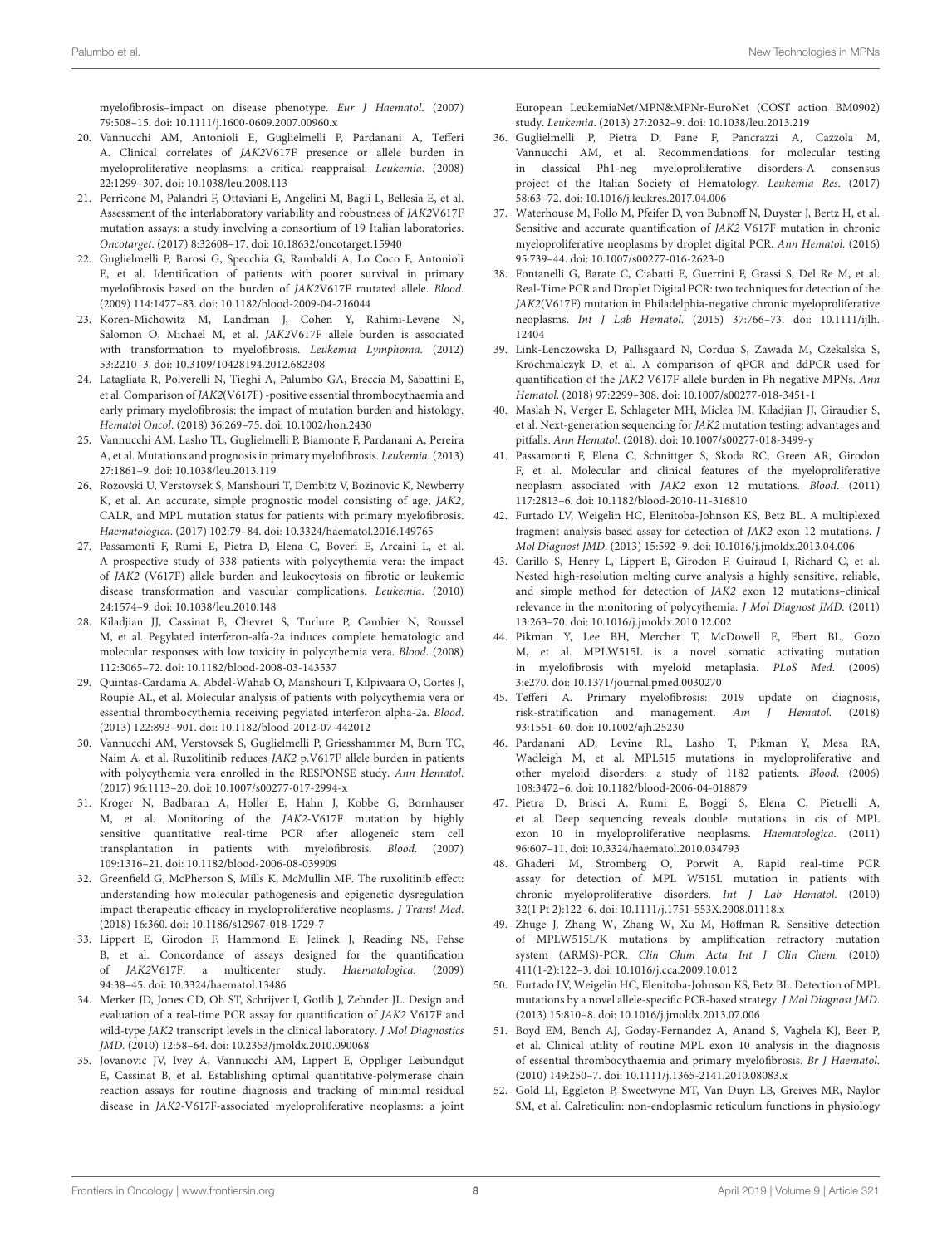and disease. FASEB J Offic Publ Federation Am Soc Exp Biol. (2010) 24:665–83. doi: [10.1096/fj.09-145482](https://doi.org/10.1096/fj.09-145482)

- <span id="page-8-0"></span>53. Marty C, Pecquet C, Nivarthi H, El-Khoury M, Chachoua I, Tulliez M, et al. Calreticulin mutants in mice induce an MPL-dependent thrombocytosis with frequent progression to myelofibrosis. Blood. (2016) 127:1317–24. doi: [10.1182/blood-2015-11-679571](https://doi.org/10.1182/blood-2015-11-679571)
- <span id="page-8-1"></span>54. Chachoua I, Pecquet C, El-Khoury M, Nivarthi H, Albu RI, Marty C, et al. Thrombopoietin receptor activation by myeloproliferative neoplasm associated calreticulin mutants. Blood. (2016) 127:1325–35. doi: [10.1182/blood-2015-11-681932](https://doi.org/10.1182/blood-2015-11-681932)
- 55. Elf S, Abdelfattah NS, Chen E, Perales-Paton J, Rosen EA, Ko A, et al. Mutant calreticulin requires both its mutant C-terminus and the thrombopoietin receptor for oncogenic transformation. Cancer Disc. (2016) 6:368–81. doi: [10.1158/2159-8290.CD-15-1434](https://doi.org/10.1158/2159-8290.CD-15-1434)
- 56. Araki M, Yang Y, Masubuchi N, Hironaka Y, Takei H, Morishita S, et al. Activation of the thrombopoietin receptor by mutant calreticulin in CALR-mutant myeloproliferative neoplasms. Blood. (2016) 127:1307–16. doi: [10.1182/blood-2015-09-671172](https://doi.org/10.1182/blood-2015-09-671172)
- <span id="page-8-2"></span>57. Elf S, Abdelfattah NS, Baral AJ, Beeson D, Rivera JF, Ko A, et al. Defining the requirements for the pathogenic interaction between mutant calreticulin and MPL in MPN. Blood. (2018) 131:782–6. doi: [10.1182/blood-2017-08-800896](https://doi.org/10.1182/blood-2017-08-800896)
- <span id="page-8-3"></span>58. Pietra D, Rumi E, Ferretti VV, Di Buduo CA, Milanesi C, Cavalloni C, et al. Differential clinical effects of different mutation subtypes in CALR-mutant myeloproliferative neoplasms. Leukemia. (2016) 30:431–8. doi: [10.1038/leu.2015.277](https://doi.org/10.1038/leu.2015.277)
- <span id="page-8-4"></span>59. Tefferi A, Lasho TL, Tischer A, Wassie EA, Finke CM, Belachew AA, et al. The prognostic advantage of calreticulin mutations in myelofibrosis might be confined to type 1 or type 1-like CALR variants. Blood. (2014) 124:2465–6. doi: [10.1182/blood-2014-07-588426](https://doi.org/10.1182/blood-2014-07-588426)
- <span id="page-8-5"></span>60. Oh Y, Song IC, Kim J, Kwon GC, Koo SH, Kim SY. Pyrosequencing-based quantitative measurement of CALR mutation allele burdens and their clinical implications in patients with myeloproliferative neoplasms. Clin Chim Acta Int J Clin Chem. (2018) 483:183–91. doi: [10.1016/j.cca.2018.05.001](https://doi.org/10.1016/j.cca.2018.05.001)
- <span id="page-8-6"></span>61. Szuber N, Tefferi A. Driver mutations in primary myelofibrosis and their implications. Curr Opin Hematol. (2018) 25:129–35. doi: [10.1097/MOH.0000000000000406](https://doi.org/10.1097/MOH.0000000000000406)
- <span id="page-8-7"></span>62. Mesa R, Jamieson C, Bhatia R, Deininger MW, Gerds AT, Gojo I, et al. Myeloproliferative Neoplasms, Version 2.2017, NCCN Clinical Practice Guidelines in Oncology. J Natl Comprehensive Cancer Netw JNCCN. (2016) 14:1572–611
- <span id="page-8-8"></span>63. Busque L, Porwit A, Day R, Olney HJ, Leber B, Ethier V, et al. Laboratory investigation of Myeloproliferative Neoplasms (MPNs): recommendations of the canadian Mpn group. Am J Clin Pathol. (2016) 146:408–22. doi: [10.1093/ajcp/aqw131](https://doi.org/10.1093/ajcp/aqw131)
- <span id="page-8-9"></span>64. Tefferi A, Pardanani A. Genetics: CALR mutations and a new diagnostic algorithm for MPN. Nat Rev Clin Oncol. (2014) 11:125–6. doi: [10.1038/nrclinonc.2014.16](https://doi.org/10.1038/nrclinonc.2014.16)
- 65. Maier CL, Fisher KE, Jones HH, Hill CE, Mann KP, Zhang L. Development and validation of CALR mutation testing for clinical diagnosis. Am J Clin Pathol. (2015) 144:738–45. doi: [10.1309/AJCPXPA83MVCTSOQ](https://doi.org/10.1309/AJCPXPA83MVCTSOQ)
- 66. Mehrotra M, Luthra R, Singh RR, Barkoh BA, Galbincea J, Mehta P, et al. Clinical validation of a multipurpose assay for detection and genotyping of CALR mutations in myeloproliferative neoplasms. Am J Clin Pathol. (2015) 144:746–55. doi: [10.1309/AJCP5LA2LDDNQNNC](https://doi.org/10.1309/AJCP5LA2LDDNQNNC)
- 67. Murugesan G, Guenther-Johnson J, Mularo F, Cook JR, Daly TM. Validation of a molecular diagnostic assay for CALR exon 9 indels in myeloproliferative neoplasms: identification of coexisting JAK2 and CALR mutations and a novel 9 bp deletion in CALR. Int J Lab Hematol. (2016) 38:284–97. doi: [10.1111/ijlh.12484](https://doi.org/10.1111/ijlh.12484)
- 68. Jones AV, Ward D, Lyon M, Leung W, Callaway A, Chase A, et al. Evaluation of methods to detect CALR mutations in myeloproliferative neoplasms. Leukemia Res. (2015) 39:82–7. doi: [10.1016/j.leukres.2014.11.019](https://doi.org/10.1016/j.leukres.2014.11.019)
- <span id="page-8-10"></span>69. Mansier O, Migeon M, Saint-Lezer A, James C, Verger E, Robin M, et al. Quantification of the mutant CALR allelic burden by digital PCR: application to minimal residual disease evaluation after bone marrow transplantation. J Mol Diagnost JMD. (2016) 18:68–74. doi: [10.1016/j.jmoldx.2015.07.007](https://doi.org/10.1016/j.jmoldx.2015.07.007)
- <span id="page-8-11"></span>70. Serrati S, De Summa S, Pilato B, Petriella D, Lacalamita R, Tommasi S, et al. Next-generation sequencing: advances and applications in cancer diagnosis. OncoTargets Ther. (2016) 9:7355–65. doi: [10.2147/OTT.S99807](https://doi.org/10.2147/OTT.S99807)
- <span id="page-8-12"></span>71. Ladetto M, Bruggemann M, Monitillo L, Ferrero S, Pepin F, Drandi D, et al. Next-generation sequencing and real-time quantitative PCR for minimal residual disease detection in B-cell disorders. Leukemia. (2014) 28:1299–307. doi: [10.1038/leu.2013.375](https://doi.org/10.1038/leu.2013.375)
- <span id="page-8-13"></span>72. Gazzola A, Mannu C, Rossi M, Laginestra MA, Sapienza MR, Fuligni F, et al. The evolution of clonality testing in the diagnosis and monitoring of hematological malignancies. Therapeutic Adv Hematol. (2014) 5:35– 47. doi: [10.1177/2040620713519729](https://doi.org/10.1177/2040620713519729)
- <span id="page-8-14"></span>73. Saeidi K. Myeloproliferative neoplasms: current molecular biology and genetics. Crit Rev Oncol Hematol. (2016) 98:375–89. doi: [10.1016/j.critrevonc.2015.11.004](https://doi.org/10.1016/j.critrevonc.2015.11.004)
- <span id="page-8-21"></span>74. Vainchenker W, Kralovics R. Genetic basis and molecular pathophysiology of classical myeloproliferative neoplasms. Blood. (2017) 129:667–79. doi: [10.1182/blood-2016-10-695940](https://doi.org/10.1182/blood-2016-10-695940)
- <span id="page-8-22"></span>75. Guglielmelli P, Lasho TL, Rotunno G, Mudireddy M, Mannarelli C, Nicolosi M, et al. MIPSS70: Mutation-enhanced international prognostic score system for transplantation-age patients with primary myelofibrosis. J Clin Oncol Offic J Am Soc Clin Oncol. (2018) 36:310–8. doi: [10.1200/JCO.2017.76.4886](https://doi.org/10.1200/JCO.2017.76.4886)
- <span id="page-8-23"></span>76. Patel KP, Newberry KJ, Luthra R, Jabbour E, Pierce S, Cortes J, et al. Correlation of mutation profile and response in patients with myelofibrosis treated with ruxolitinib. Blood. (2015) 126:790–7. doi: [10.1182/blood-2015-03-633404](https://doi.org/10.1182/blood-2015-03-633404)
- <span id="page-8-24"></span>77. Palandri F, Catani L, Bonifacio M, Benevolo G, Heidel F, Palumbo GA, et al. Ruxolitinib in elderly patients with myelofibrosis: impact of age and genotype. A multicentre study on 291 elderly patients. Br J Haematol. (2018) 183:35–46. doi: [10.1111/bjh.15497](https://doi.org/10.1111/bjh.15497)
- <span id="page-8-25"></span>78. Tefferi A, Lasho TL, Finke C, Gangat N, Hanson CA, Ketterling RP, et al. Prognostic significance of ASXL1 mutation types and allele burden in myelofibrosis. Leukemia. (2018) 32:837–9. doi: [10.1038/leu.2017.318](https://doi.org/10.1038/leu.2017.318)
- <span id="page-8-27"></span>79. Mascarenhas J, Roper N, Chaurasia P, Hoffman R. Epigenetic abnormalities in myeloproliferative neoplasms: a target for novel therapeutic strategies. Clin Epigenet. (2011) 2:197–212. doi: [10.1007/s13148-011-0050-6](https://doi.org/10.1007/s13148-011-0050-6)
- <span id="page-8-28"></span>80. Guglielmelli P, Biamonte F, Rotunno G, Artusi V, Artuso L, Bernardis I, et al. Impact of mutational status on outcomes in myelofibrosis patients treated with ruxolitinib in the COMFORT-II study. Blood. (2014) 123:2157–60. doi: [10.1182/blood-2013-11-536557](https://doi.org/10.1182/blood-2013-11-536557)
- <span id="page-8-29"></span>81. Passamonti F, Mora B, Maffioli M. New molecular genetics in the diagnosis and treatment of myeloproliferative neoplasms. Curr Opin Hematol. (2016) 23:137–43. doi: [10.1097/MOH.0000000000000218](https://doi.org/10.1097/MOH.0000000000000218)
- <span id="page-8-26"></span>82. Tefferi A, Lasho TL, Guglielmelli P, Finke CM, Rotunno G, Elala Y, et al. Targeted deep sequencing in polycythemia vera and essential thrombocythemia. Blood Adv. (2016) 1:21–30. doi: [10.1182/bloodadvances.2016000216](https://doi.org/10.1182/bloodadvances.2016000216~)
- <span id="page-8-16"></span>83. Pardanani A, Lasho T, Finke C, Oh ST, Gotlib J, Tefferi A. LNK mutation studies in blast-phase myeloproliferative neoplasms, and in chronic-phase disease with TET2, IDH, JAK2 or MPL mutations. Leukemia. (2010) 24:1713–8. doi: [10.1038/leu.2010.163](https://doi.org/10.1038/leu.2010.163)
- <span id="page-8-15"></span>84. Sallman DA, Padron E. Integrating mutation variant allele frequency into clinical practice in myeloid malignancies. Hematol Oncol Stem Cell Ther. (2016) 9:89–95. doi: [10.1016/j.hemonc.2016.04.003](https://doi.org/10.1016/j.hemonc.2016.04.003)
- <span id="page-8-17"></span>85. Tefferi A, Pardanani A. Myeloproliferative Neoplasms: a contemporary review. JAMA Oncol. (2015) 1:97–105. doi: [10.1001/jamaoncol.2015.89](https://doi.org/10.1001/jamaoncol.2015.89)
- <span id="page-8-18"></span>86. Chang YC, Lin HC, Chiang YH, Chen CG, Huang L, Wang WT, et al. Targeted next-generation sequencing identified novel mutations in triple-negative myeloproliferative neoplasms. Med Oncol. (2017) 34:83. doi: [10.1007/s12032-017-0944-z](https://doi.org/10.1007/s12032-017-0944-z)
- <span id="page-8-19"></span>87. Cabagnols X, Favale F, Pasquier F, Messaoudi K, Defour JP, Ianotto JC, et al. Presence of atypical thrombopoietin receptor (MPL) mutations in triple-negative essential thrombocythemia patients. Blood. (2016) 127:333–42. doi: [10.1182/blood-2015-07-661983](https://doi.org/10.1182/blood-2015-07-661983)
- <span id="page-8-20"></span>88. Gardner JA, Peterson JD, Turner SA, Soares BL, Lancor CR, Dos Santos LL, et al. Detection of CALR mutation in clonal and nonclonal hematologic diseases using fragment analysis and next-generation sequencing. Am J Clin Pathol. (2016) 146:448–55. doi: [10.1093/ajcp/aqw129](https://doi.org/10.1093/ajcp/aqw129)